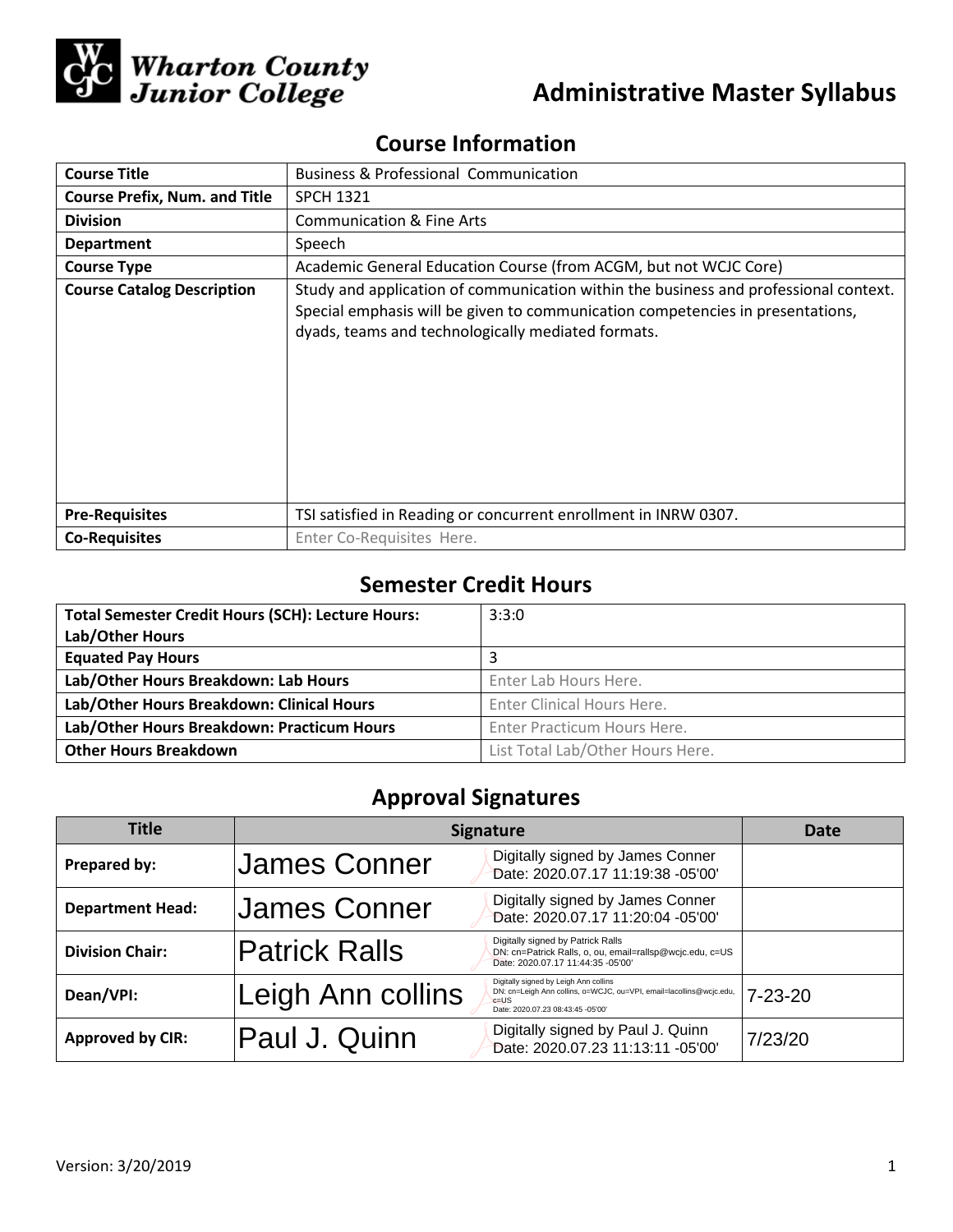## **Additional Course Information**

**Topical Outline:** Each offering of this course must include the following topics (be sure to include information regarding lab, practicum, and clinical or other non-lecture instruction).

- 1. Models of Communication
- 2. Ethics and Communication in the workplace
- 3. Communication Apprehension
- 4. Listening in the business setting
- 5. Audience Analysis
- 6. Informative Speaking
- 7. Interviewing
- 8. Resume Building
- 9. Persuasive Speaking

### **Course Learning Outcomes:**

#### **Learning Outcomes – Upon successful completion of this course, students will:**

1. Demonstrate communication competence and critical thinking through an understanding of the foundational communication models.

2. Demonstrate essential public speaking skills in professional presentations.

3. Demonstrate written and oral competencies as it relates to employment (including job searches, interviews, interpersonal interaction, conflict management, leadership, and performance appraisals.)

- 4. Apply essential dyadic and small group processes as they relate to the workplace.
- 5. Utilize various technologies as they relate to competent communication.
- 6. Demonstrate effective cross-cultural communication

#### **Methods of Assessment:**

Through written exams and oral presentations, students will demonstrate their comprehension and proficiency skills. The choice of which presentation/s varies according to the teaching style of the individual instructor.

## **Required text(s), optional text(s) and/or materials to be supplied by the student:**

Communicating At Work, Ronald B. Adler, Current Edition

#### **Suggested Course Maximum:**

25

## **List any specific or physical requirements beyond a typical classroom required to teach the**

#### **course.**

Smart classroom with podium

**Course Requirements/Grading System:** Describe any course specific requirements such as research papers or reading assignments and the generalized grading format for the course.

Students will complete written examinations and graded oral performance assignments, and participate thoughtfully in class in order to receive a grade. A primary focus in this course is the development of public speaking skills, therefore the students will be expected to have no less than 3 oral presentations during the semester. Specific assignments may vary dependent upon the teaching methods of a particular instructor. Presentations are 50% of semester average. Written assignments are 50% of semester average. 90–100(A)